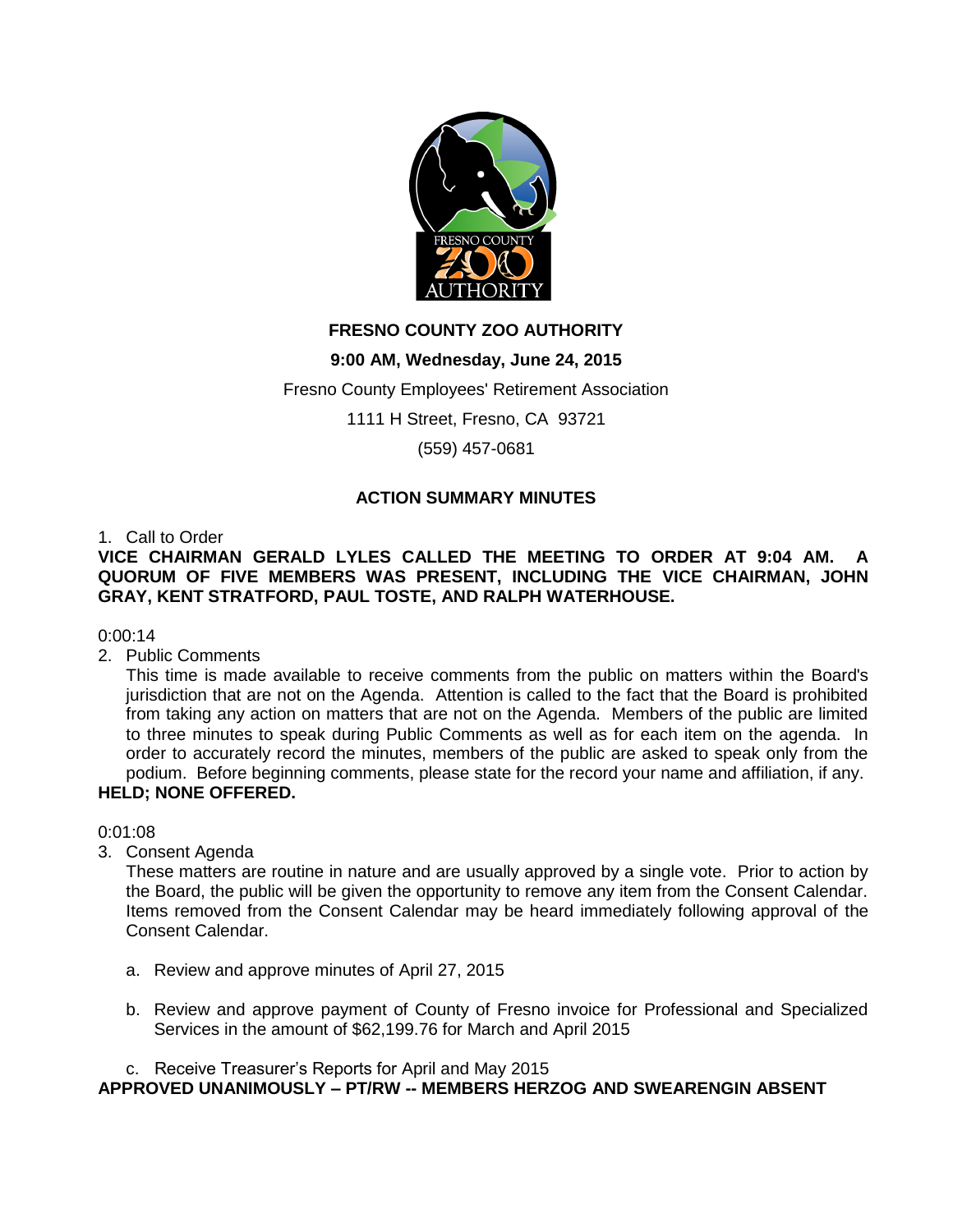#### 0:02:05

**VICE CHAIRMAN LYLES INFORMED THOSE PRESENT THAT ITEM 4 WOULD BE HEARD AFTER ITEM 5.**

#### 0:02:22

5. Receive Fresno Chaffee Zoo Director's report

**FRESNO CHAFFEE ZOO DIRECTOR SCOTT BARTON REPORTED THAT THE AFRICAN ADVENTURE PROJECT WAS GOING WELL AND ON TRACK FOR AN OCTOBER OPENING; RHINOCEROSES, ELEPHANTS, LIONS, CHEETAHS AND WILDEBEESTS HAVE ARRIVED; THE CITY HAS VACATED THE MAINTENANCE YARD, WHICH WILL ALLOW FOR THE ADDITION OF AN ADDITIONAL 700 PARKING SPACES-A SHARED COST WITH THE CITY, AS PER THE EIR AND MASTER PLAN. MEMBERS EXPRESSED CONCERNS ABOUT PARKING AND YARD ABATEMENT. MR BARTON EXPECTS TO PROVIDE AN UPDATE AT THE NEXT MEETING, INCLUDING THOSE DOCUMENTS AND THE YARD ABATEMENT SURVEY.** 

0:11:35

4. Receive presentation of Fresno Chaffee Zoo Corporation 2014 annual audit from Moore Grider and Company

#### **KELLI STEELE, AUDIT MANAGER, PRESENTED AN UNQUALIFIED OPINION AUDIT.**

0:15:15

6. Receive Fresno Chaffee Zoo Corporation Chief Financial Officer's report

**CHIEF FINANCIAL OFFICER BRIAN GOLDMAN EXPRESSED APPRECIATION TO HIS ACCOUNTING STAFF FOR THEIR EFFORTS; AND REPORTED THAT HE HAS BEGUN THE 2016 BUDGET, ANTICIPATING TRACKING AFRICAN ADVENTURE STAFFING COSTS FOR NEXT YEAR'S ESTIMATES. FOR MAY, SELF-GENERATED REVENUE IS 2.6% OVER BUDGET, PERSONNEL EXPENSES ARE 3.9% UNDER BUDGET; AND TOTAL OPERATING EXPENSES ARE 8% UNDER BUDGET; THERE IS AN OPERATING SURPLUS AND ADMISSIONS ARE EXPECTED TO BE VERY STRONG IN THE LAST QUARTER. HE ALSO REPORTED THAT AZA ACCREDITATION WILL TAKE PLACE IN JANUARY 2016, AND RESPONDED TO MEMBERS' QUESTIONS.**

#### 0:27:03

7. Approve and authorize the estimated Administrative revenues and appropriations for the 2015- 2016 budget year

**TREASURER AARON RATTO PRESENTED THE DRAFT BUDGET AND RESPONDED TO MEMBERS' QUESTIONS. VICE CHAIRMAN LYLES COMMENTED ON THE RESERVE IN THE ADMINISTRATIVE BUDGET.**

**APPROVED UNANIMOUSLY – PT/JG -- MEMBERS HERZOG AND SWEARENGIN ABSENT**

0:34:55

8. Receive staff report on Measure Z Administrative Fund balance and provide direction to staff **BOARD COORDINATOR CATHY CROSBY INTRODUCED THE ITEM. AFTER DISCUSSION BY MEMBERS, THERE WAS NO DIRECTION GIVEN TO STAFF.**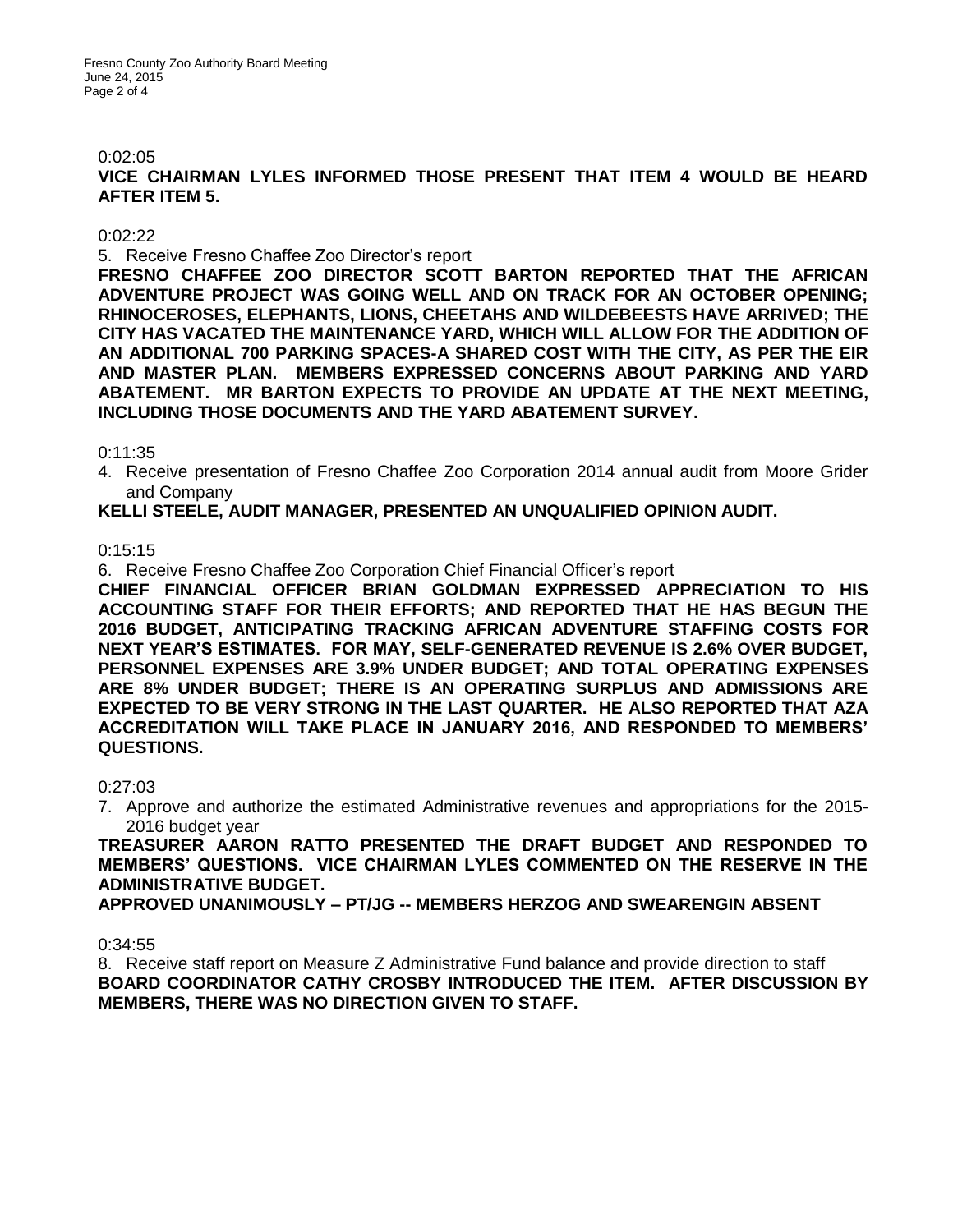Fresno County Zoo Authority Board Meeting June 24, 2015 Page 3 of 4

### 0:43:20

9. Conduct second reading of proposed amendments to Bylaws, and approve amendments **MS. CROSBY INTRODUCED THE ITEM AND RECOMMENDED ADDING THE WORD "AND" TO SECTION I., SUB-SECTION A., INTRODUCTORY PARAGRAPH, SECOND SENTENCE, TO READ:** 

**"A seven-member appointed Authority Board replacing the Board of Supervisors held its first meeting on April 28, 2015, and is comprised as follows:"**

### **APPROVED UNANIMOUSLY WITHOUT COMMENT – RW/JG -- MEMBERS HERZOG AND SWEARENGIN ABSENT**

0:45:43

10. Discuss policy for requirements for approval of Capital Project agreements and management of Retention funds for Measure Z funded projects, and direct staff to return with a draft for consideration, Or,

 Discuss and approve Retention Policy for Capital Projects agreements, and direct staff to incorporate it the next revision of the Authority's Procedures for Approving and Administering Measure Z Funds

**MS. CROSBY INTRODUCED THE ITEM. AFTER DISCUSSION BY MEMBERS, DIRECTOR BARTON, ZOOCORP COUNSEL DOUG LARSON AND AUTHORITY STAFF, DIRECTION TO STAFF WAS TO RETURN AT THE NEXT MEETING WITH A SECOND DRAFT INCORPORATING FIGURES DISCUSSED AND LANGUAGE REGARDING RETENTION FOR "SUBSTANTIALLY COMPLEX" PROJECTS.**

1:16:28

11. Staff Reports

a. Provide direction to staff to begin 14-15 annual report

**MS CROSBY RECEIVED DIRECTION TO PROCEED WITH DEVELOPMENT OF REPORT.**

b. Provide direction for recognition of outgoing Board and staff members **MS CROSBY RECEIVED DIRECTION TO PREPARE CERTIFICATES OF APPRECIATION TO OUTGOING STAFF.**

1:20:00

12. Confirm next meeting date(s)

Adopted meeting dates include: July 29, 2015

August 26, 2015 September 30, 2015 October 28, 2015

**AFTER DISCUSSION OF MATTERS FOR A FUTURE AGENDA, MEMBERS VOTED TO HOLD THEIR NEXT MEETING ON SEPTEMBER 30, 2015. APPROVED UNANIMOUSLY – PT/JG -- MEMBERS HERZOG AND SWEARENGIN ABSENT**

1:22:10

13. Chair's comments

**VICE CHAIRMAN LYLES EXPRESSED APPRECIATION FOR THE ASSISTANCE OF COUNTY STAFF AND THE LACK OF PUBLIC COMMENT.**